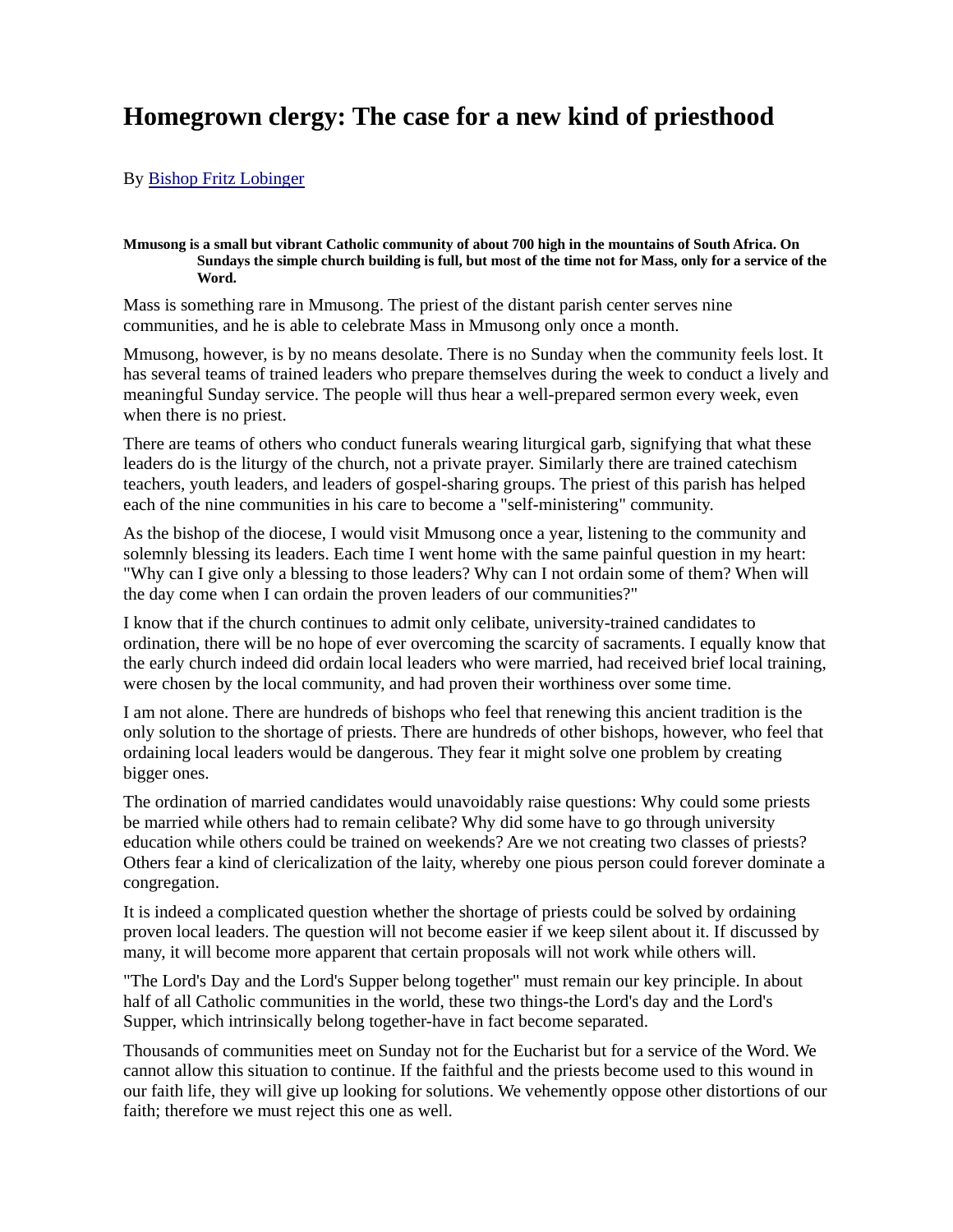There are signs of hope. The communities that have no resident priest have proven that they usually possess all charisms that would be needed for the ordination of local leaders. Without the shortage of priests, most of these charisms would have remained undetected. Now that they are apparent, it is time to follow the example of the early church (Acts 14:23). Paul writes to Titus that he "should appoint elders in every town" (1:5).

The last few decades have also been a chance to learn a few practical lessons. One of them is that we should not place key responsibilities on only one person in the community. If we consider ordaining proven local leaders in the communities, then we should ordain not just one but always a team of them.

Another lesson we have learned is to choose the right term for such a team of ordained local leaders. They would be a distinct kind of priest and should be called by a distinct name, such as the original term used in the New Testament: elder. We should not speak of "auxiliary priests" or of "part-time priests" or of "community priests." Although the latter term is beautiful in itself, it would tempt people to compare those ordained elders with the traditional, seminary-educated priests, and such comparisons would be harmful.

If proven local leaders are ordained as elders, they should not be regarded as a primitive imitation of the present priests or a second class of priests. They should not even try to be similar to the existing priests. The principle should be "as distinct as possible," not "as similar as possible," so as to avoid comparisons. Just as lay leaders are highly respected today, the ordained elders of tomorrow would be highly respected-provided they are clearly distinct.

This means that we would have two different forms of priesthood. Both receive the same sacrament of Holy Orders. Theologically speaking both are priests, but in daily life we would always use two different terms: priests and elders.

The two kinds would exercise two different roles. The elders would lead the community and administer the sacraments in their own community, while the priests would be the spiritual guides of elders in several self-ministering communities. The priests would thus serve the whole diocese, while the elders would serve only the community where they were ordained. Elders would not be transferred.

Priests are trained in a seminary, make the promise of celibacy, complete the full theological studies, and are employed by the diocese. Elders would be trained through weekend courses, support themselves by a secular profession, and be married. Priests live in a rectory; elders would live in their own homes. Priests can be recognized by their distinct dress; elders would dress like anybody else. Priests are addressed as "Father"; elders would be addressed as anybody else.

Both kinds of priests need each other. This is why they would not endanger each other. There is no need to fear that the priests would give up their priesthood if elders were ordained, because the priests would be needed for the continued formation of the elders.

Several times in our recent past the idea of ordaining local leaders was opposed because it was feared that a change of the priesthood somewhere would create chaos everywhere. Because the creation of two distinct kinds of priests would leave the present priests as they are, dioceses that are not ready to ordain teams of elders need not fear that they would be negatively affected if a neighboring diocese took this step.

This danger certainly would exist if priests and elders fulfilled the same role, but they would have different roles. There is no need to fear chaos. The change could be confined to a particular diocese.

As already mentioned, more than half the Catholic Church's communities have no resident priest. This is especially the case in Asia, Africa, and Latin America but also to some extent in Europe and North America.

A great number of these "self-ministering" communities are ready or almost ready for the introduction of teams of ordained elders. They already have teams of trained leaders, and they have